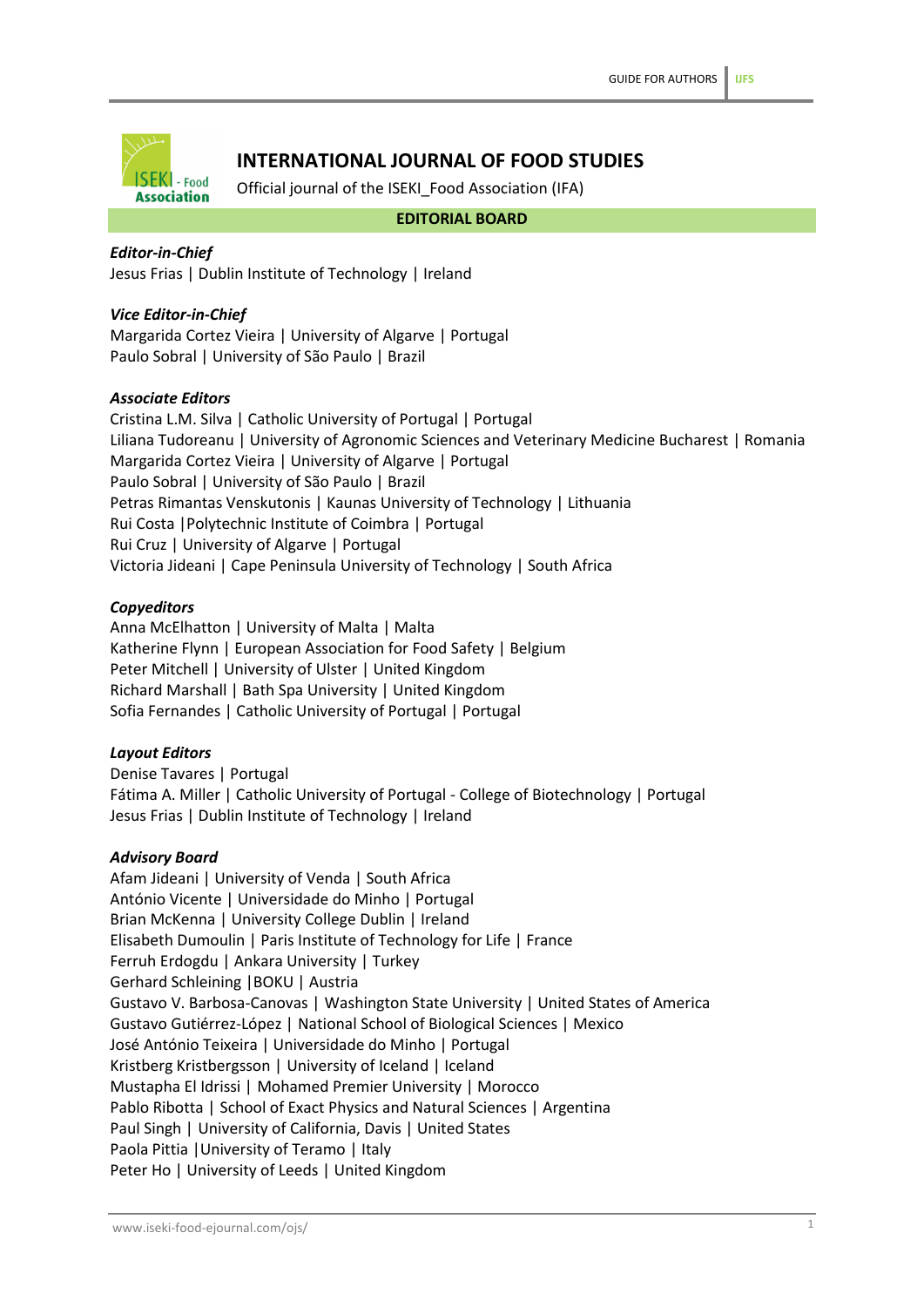Pilar Buera | School of Exact and Natural Sciences | Argentina Sam Saguy | Hebrew University of Jerusalem | Israel Tanaboon Sajjaanantakul |Kasetsart University | Thailand Teresa Brandão | Catholic University of Portugal | Portugal V. Prakash | Central Food Technological Research Institute | India Venkatesh Meda | University of Saskatchewan | Canada

### **GUIDE FOR AUTHORS**

# **AIMS AND SCOPE**

The *International Journal of Food Studies (IJFS)*, a journal of the ISEKI\_Food Association, is an international peer-reviewed open-access journal featuring scientific articles on the world of Food in Education, Research and Industry. This journal is a forum created specifically to **improve the international dissemination of Food Science and Technology knowledge between Education, Research and Industry** stakeholders.

Original contributions relevant to the following topics will be considered for publication:

- **Education** methods, including Life Long Learning and e-learning;
- **Research and application** in academia, research, industry;
- **Critical reviews of scientific literature** by researchers, students, invited authors;
- **Exchange of views and opinions of a scientific nature** including testimonies on career experiences in Food Industry/Research/Education (required skills, challenges and successes).

### *Manuscripts focusing on Food related Education topics are particularly welcome.*

The *IJFS* also accepts original research works dealing with food processing, design, storage and distribution, including effects on product's safety and quality, and food chain sustainability. The journal is also open to other food-related topics such as food security and food policy.

We support the scientific moral and ethics of the scientific community, in particular, the code of ethics for Food Science and Technology professionals ([https://www.iseki-food.net/general/code\\_of\\_ethics](https://www.iseki-food.net/general/code_of_ethics)).

### **TYPES OF PAPERS**

Original research, reviews, opinions, testimonies and best practices coming from professionals either from the sectors of Education, Research or Industry are welcome to be published in this journal.

Authors must ensure that the submission has not been previously published, nor is it before another journal for consideration.

Papers accepted for publication become the copyright of the Journal.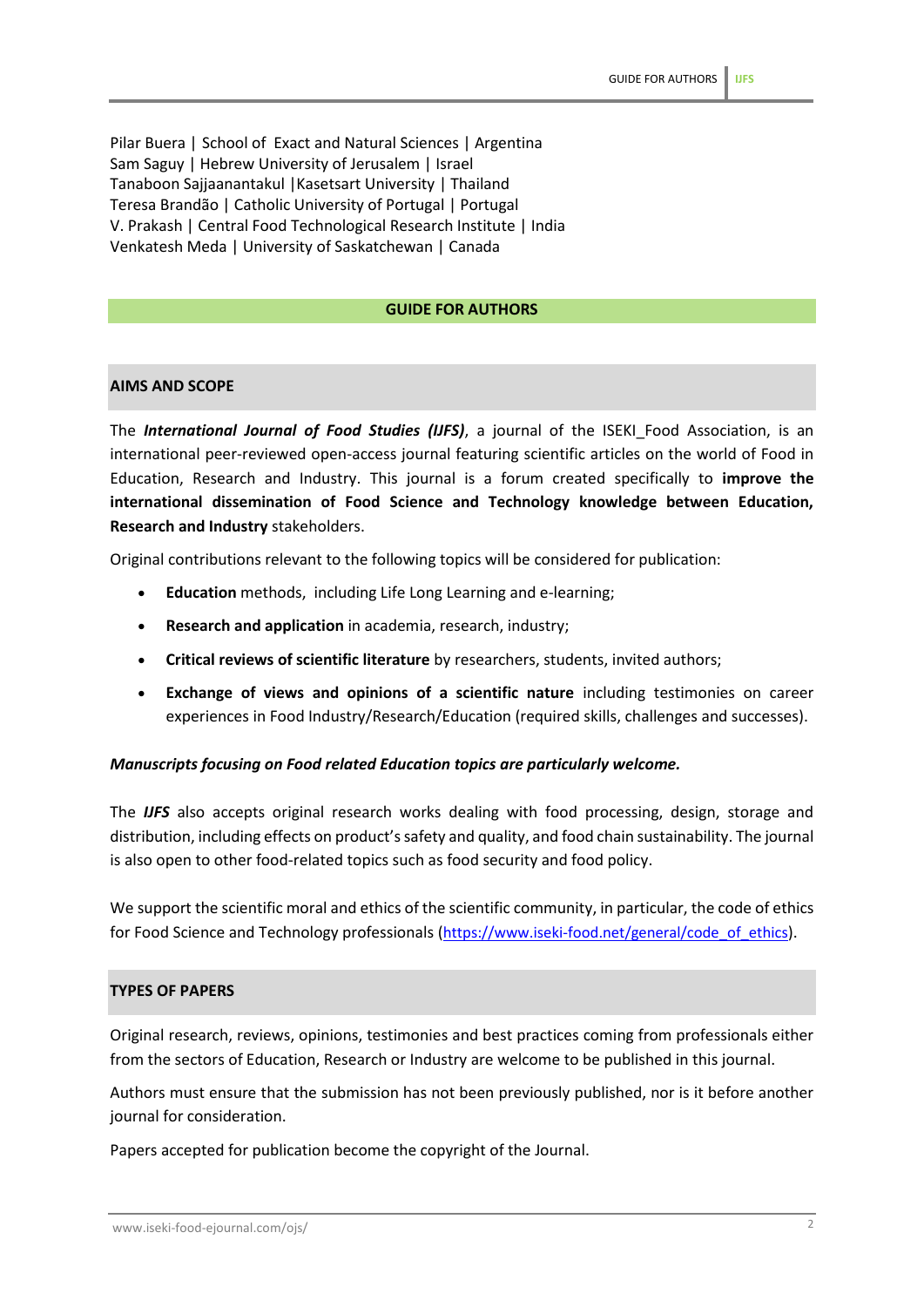# **AUDIENCE**

The *International Journal of Food Studies* is mainly directed to scientists, technologists, researchers, teachers and students working in the food sector.

# **PERIODICITY**

The *International Journal of Food Studies* is published twice per year, since October 2011. All articles are assigned a DOI number (Digital Object Identifier) whereby they become searchable and citeable.

### **SUBMISSION POLICY**

Submission of papers to IJFS must be performed online at [http://www.iseki-food-ejournal.com/ojs/.](http://www.iseki-food-ejournal.com/ojs/) After registering, please follow the instructions of the five-step submission process. In "Step 1. Starting the submission" authors must provide three suggestions of possible reviewers. Please see the [Submission Circuit](http://www.iseki-food-ejournal.com/ojs/files/journals/1/Submissioncircuit.pdf) for more details.

The uploaded document will be used in the peer-review process. Please avoid characters like "?\*+\$" when naming the manuscript file.

The review process will be conducted entirely online and the authors will be notified, whenever their intervention is required.

The manuscripts considered for publication will be published on the IJFS website in the summarized content of each Journal issue (title, authors) with a pdf version which can be downloaded. The Editors reserve the right to adjust style to certain standards of uniformity.

### **ARTICLE PROCESSING CHARGES**

The International Journal of Food Studies is an open access journal, offering authors the possibility to have their paper freely available to everyone, including those who do not subscribe. To cover part of the costs of this service, authors are required to pay an article publication charge (APC) of 400 Euros. A special APC price of 350 euros is available to ISEKI\_Food Association members.

Every attempt is made to secure publication of an approved paper within 12 months.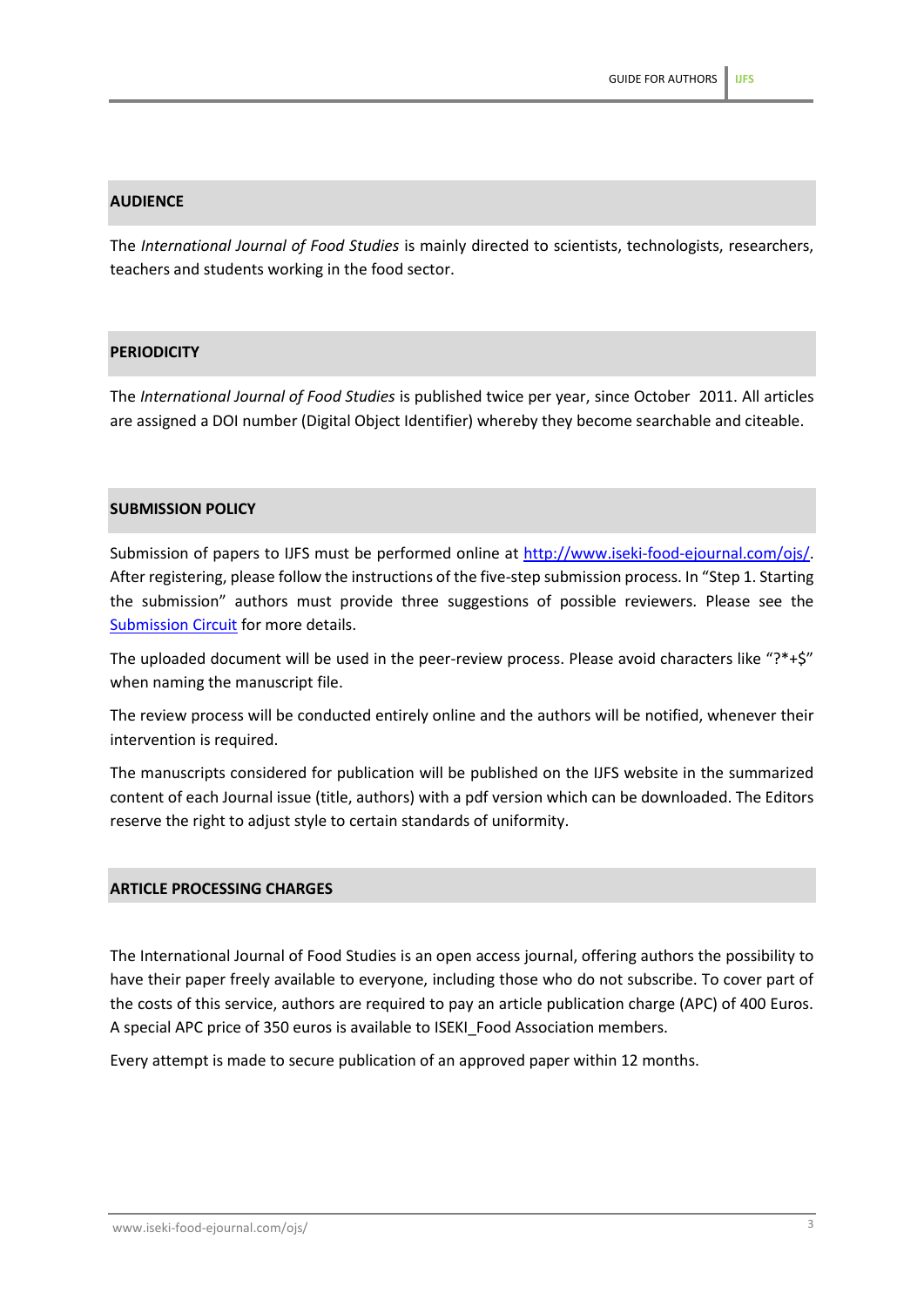### **REVIEW PROCESS**

Once submitted manuscripts are received by the Editorial Office, authors will receive an acknowledgement of receipt of their manuscripts.

All submitted manuscripts considered to be within the scope of the journal will be firstly checked to determine whether they are properly written and whether they follow the journal guidelines. Manuscripts outside the scope of the Journal or that do not meet the standards of the journal will be rejected before peer-review. Manuscripts that are not properly prepared will be returned to the authors for revision and resubmission. Decisions at this stage will be verified by the *Editor-in-Chief*.

After passing the initial check, the manuscripts are assigned to associate editors according to their area of expertise. Then, firstly all manuscripts are initially assessed by the selected editor for journal appropriateness and if deemed suitable, the editor will apply a single blind review process, where the papers are sent to a minimum of two independent expert reviewers to assess the scientific quality of the paper. Based on reviewers' reports, the editor elaborates a recommendation regarding the manuscripts acceptance or rejection and send this information to the corresponding author. If revisions are requested to the authors, they need to provide a detailed response to all reviewers' queries together with the revised version of the manuscript. Authors will be asked to resubmit both files within a suitable time frame, and they will be returned to the reviewer for further comments, if the editor find it necessary.

When manuscripts are accepted for publication, they will undergo professional copy-editing. Language editing will be done by a native English speaker and references citation will also be checked. The final version proofs will be sent to the corresponding author for final review, and any corrections should be returned within a week. No new material may be inserted into the text at this stage.

### **SOFTWARE AND FORMAT**

Microsoft Word 97-2007 is preferred. The text should be in single-column format and formatting codes should be used only when necessary. Please avoid the hyphenation of words using the options of the word processor.

The full length of the article, including text, figures, tables and references should not exceed 6,000 words.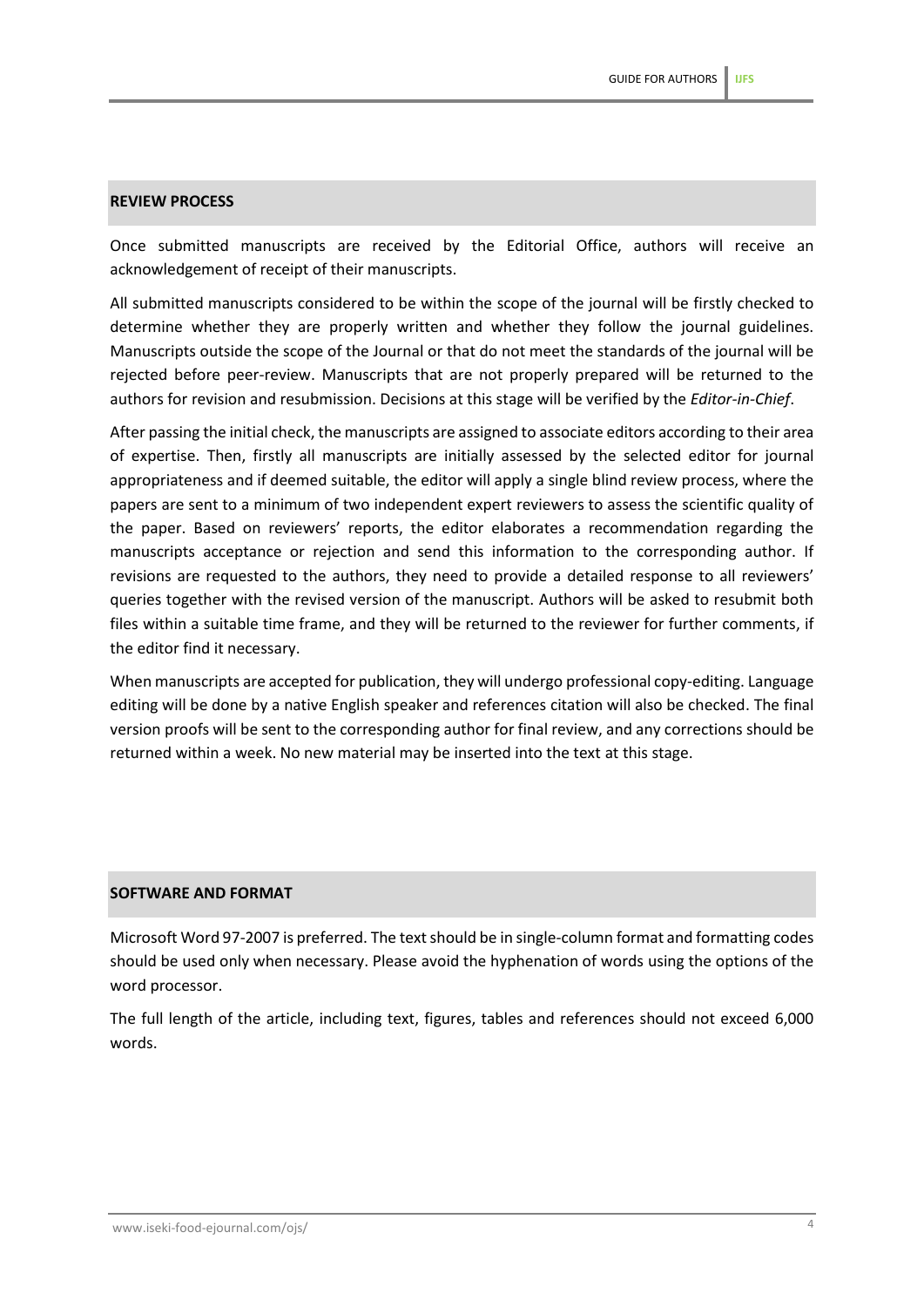# **LANGUAGE AND UNITS**

All articles should be written in good English - American or British spelling is accepted, as long as consistency is observed. To avoid unnecessary errors, authors are strongly recommended to use the "spelling and grammar check" tools of the word processor employed. Non-English speaking authors who do not have a good command of English are advised to seek assistance from someone who does.

Please follow the internationally accepted rules and conventions and use the international system of units (SI). Please use L for litres, leave a space between units and use superscripts rather than / (e.g.: use mg mL<sup>-1</sup> instead of mg/ml). Avoid the use of ppm or ppb to indicate solid/liquid concentrations.

### **MATHEMATICAL FORMULAE**

Whenever possible, simple mathematical formulae should form part of sentences. Please use / instead of a horizontal line for small fractions (e.g.: X/Y). Variables should be indicated in italics. Exponential factors should be denoted by exp for equations and E for numbers (e.g.: 10E-05).

Mathematical formulae and expressions that have to be displayed separately from the text should be numbered consecutively in parentheses to facilitate their citation in the text. Math Type software or the Microsoft Equation Editor should be used to write these expressions, which should be centred alone, with the respective equation number. The equation numbers should be entered from the keyboard instead of using Math Type software or the Microsoft Equation Editor.

### **MANUSCRIPT LAYOUT**

Manuscripts should be typewritten using Calibri (11 pt) font, 1.5 point-spaced paragraphs, unless stated otherwise. Use margins of 2.5 cm (top, bottom, left and right) and lines must be numbered consecutively throughout the manuscript. Insert running page numbers. Align text to both the left and right margins, unless stated otherwise.

Headings should be typewritten in Calibri (12 pt) bold font and sub-headings in Calibri (11 pt) bold font; align headings and sub-headings to the left.

Between the Introduction and the Conclusions, divide the manuscript into numbered sections (1., 2., 3., ...). Subsections should also be numbered: 1.1., 1.2., ... (then 1.1.1., 1.1.2., ...). All sections and subsections must be followed by a brief title.

Whenever possible, the paper should follow the traditional layout. You can download a template (compatible with Mac and Windows Word 97/98/2000/2003/2007) for your article at [Manuscript](http://www.iseki-food-ejournal.com/ojs/files/journals/1/Manuscripttemplate.doc)  [Template.](http://www.iseki-food-ejournal.com/ojs/files/journals/1/Manuscripttemplate.doc) For further instructions, see below: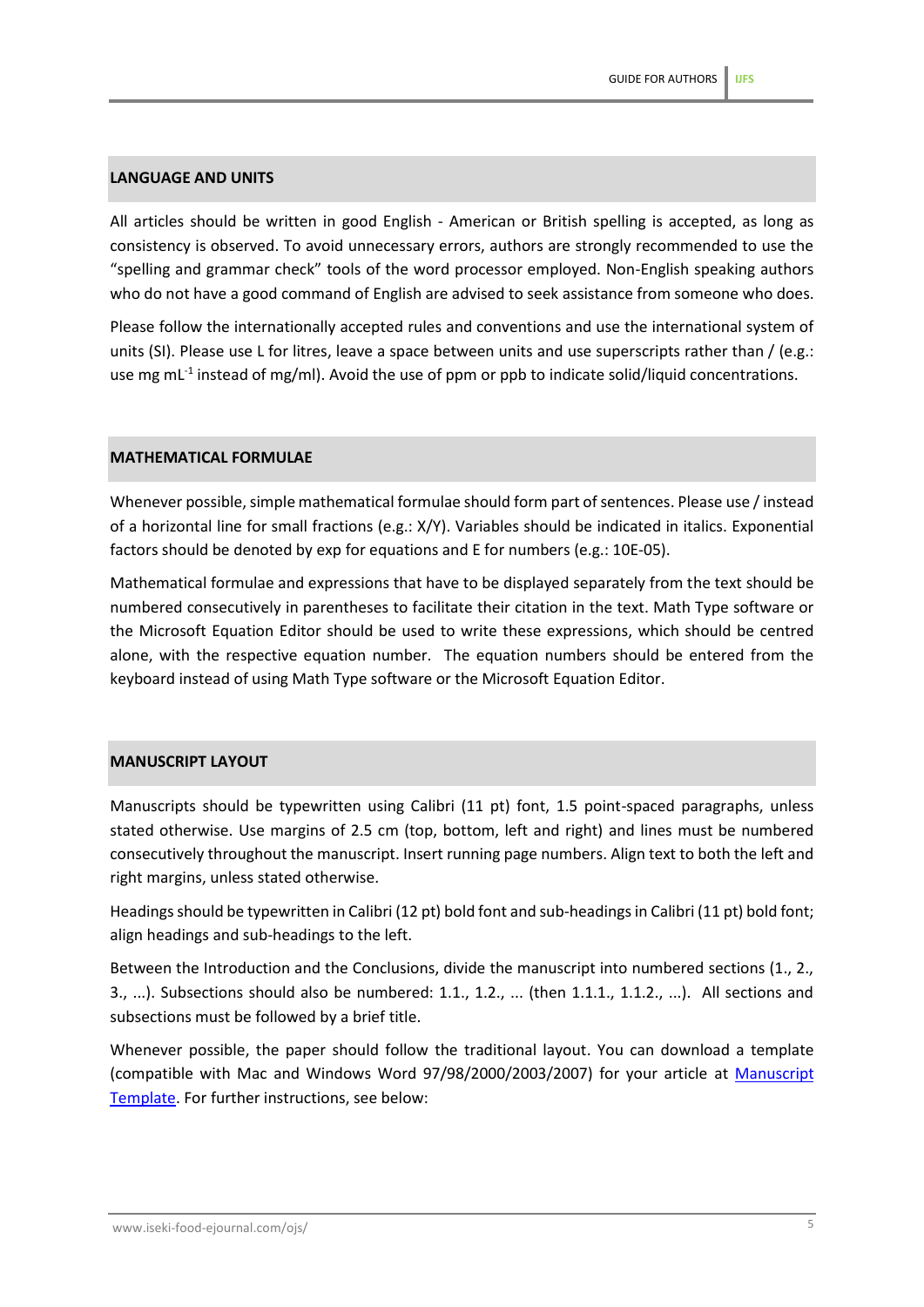### **TITLE OF MANUSCRIPT**

It should be informative and accurate and at the same time trigger the interest of the reader. Title must be typewritten using Calibri (14 pt) bold font and centred.

### **AUTHORS**

For name(s) of author(s), use first and last names in full, with initials for the middle names. The name of institutions with full postal addresses should be added. If authors from several institutions are involved, indicate all affiliations with a lower-case superscript letter after the name of the author and also before the appropriate address. The corresponding author should be identified with an asterisk, and the e-mail address, the respective telephone and fax numbers with country and area code must be provided. Use Calibri (11 pt) font, and align text to the left.

### **ABSTRACT**

A concise summary of the article clearly describing content, significance, objectives, short methodology, findings and conclusions, preferably without references or abbreviations should be provided (up to 250 words maximum).

**KEYWORDS:** must be provided after the abstract (*6 keywords maximum*).

**SHORT TITLE:** please provide a short version of the title.

### **ABBREVIATIONS AND/OR NOMENCLATURE**

For manuscripts with a large number of abbreviations, these should be listed and defined after the abstract. All abbreviations must be defined at their first mention in the main text. Consistency of the abbreviations should be maintained throughout the manuscript.

Whenever necessary, the author may add a nomenclature list before the Introduction section.

### **1. INTRODUCTION**

State the main objectives of the work, and provide the motivation, problem identification, and a short adequate literature review. Please avoid presenting a summary of the results in this section.

# **2. MATERIAL AND METHODS**

All the materials and techniques used throughout the work must be described in sufficient detail to allow the reproduction of the work by readers. Methods already published elsewhere should be briefly described, and the original reference must be cited.

This section is not mandatory for papers on "Critical reviews" or "Exchange of views and opinions". In this case, the authors must indicate the desired name of the corresponding section.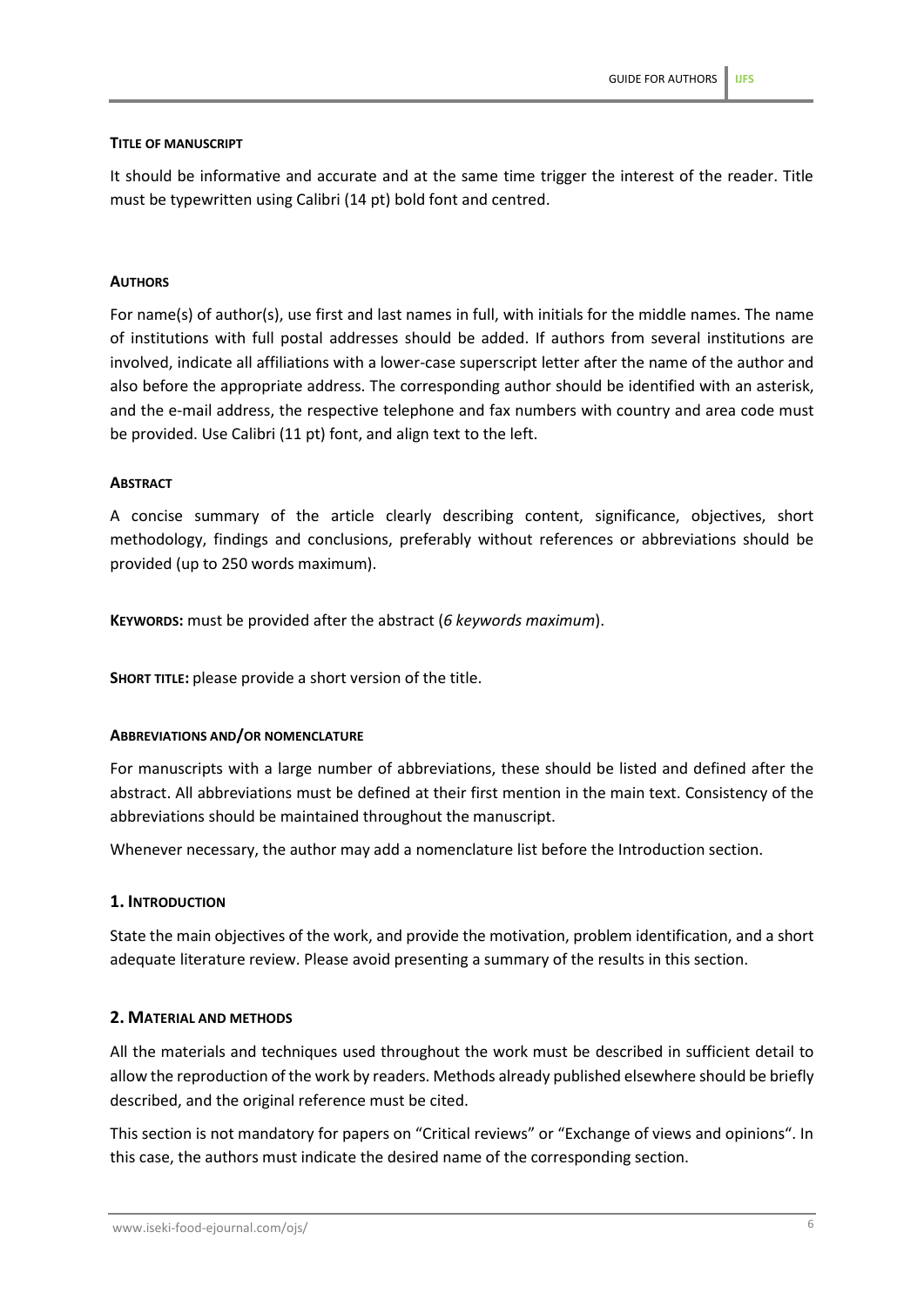# **3. RESULTS AND DISCUSSION**

The results must be clear, concise and relevant. The repetition of the results presented in figures or tables in the main text should be avoided. Present a well structured discussion with a proper analysis of the data. Avoid extensive discussion of published literature.

This section is not mandatory for papers on "Critical reviews" or "Exchange of views and opinions". In this case, the authors must indicate the desired name of the corresponding section.

### **4. CONCLUSIONS**

In this section, the authors should state clearly the main conclusions and novelties of the work and give a clear explanation of their importance and relevance. Please avoid the repetitive presentation of results in this section.

### **ACKNOWLEDGEMENTS**

This section should be brief. All organizations or individuals that provided any kind of support to the elaboration of the work should be listed here.

### **REFERENCES**

The references should follow the APA (American Psychological Association) Style. They should be listed alphabetically by the authors´ name, followed by chronological order, if necessary. The authors must ensure that each listed reference is cited in text, and each text citation is listed in the References section. Please avoid excessive referencing.

Please follow the examples listed below.

# *a) In the text and citations:*

- When citing published works, the author's name and the year of publication should be given.

Single author - (Author, year of publication)

Two authors: (Author 1 & Author 2, year of publication)

Three to five authors: (Author 1, Author 2,… , & Author 5, year of publication). Subsequent citations should list only the last name of the first author along with the publication date: Author 1 (1989) or (Author 1 et al., 1989).

Six or more authors: (Author 1 et al., 2001) or Author 1 et al., (2001).

e.g.:

- One author: (Smith, 2005) or Smith (2005), if it fits better in the sentence.
- Two authors: (Ross & Hudson, 2004) or Ross and Hudson (2004).
- Three to five authors: (Striegler, Berg, & Morris, 1996) or Striegler, Berg, & Morris (1996). Subsequent citations: Striegler (1989) demonstrated … or ...in a study demonstrating these effects (Striegler et al., 1989).
- Six or more authors: (Altman et al., 2001) or Altman et al., (2001).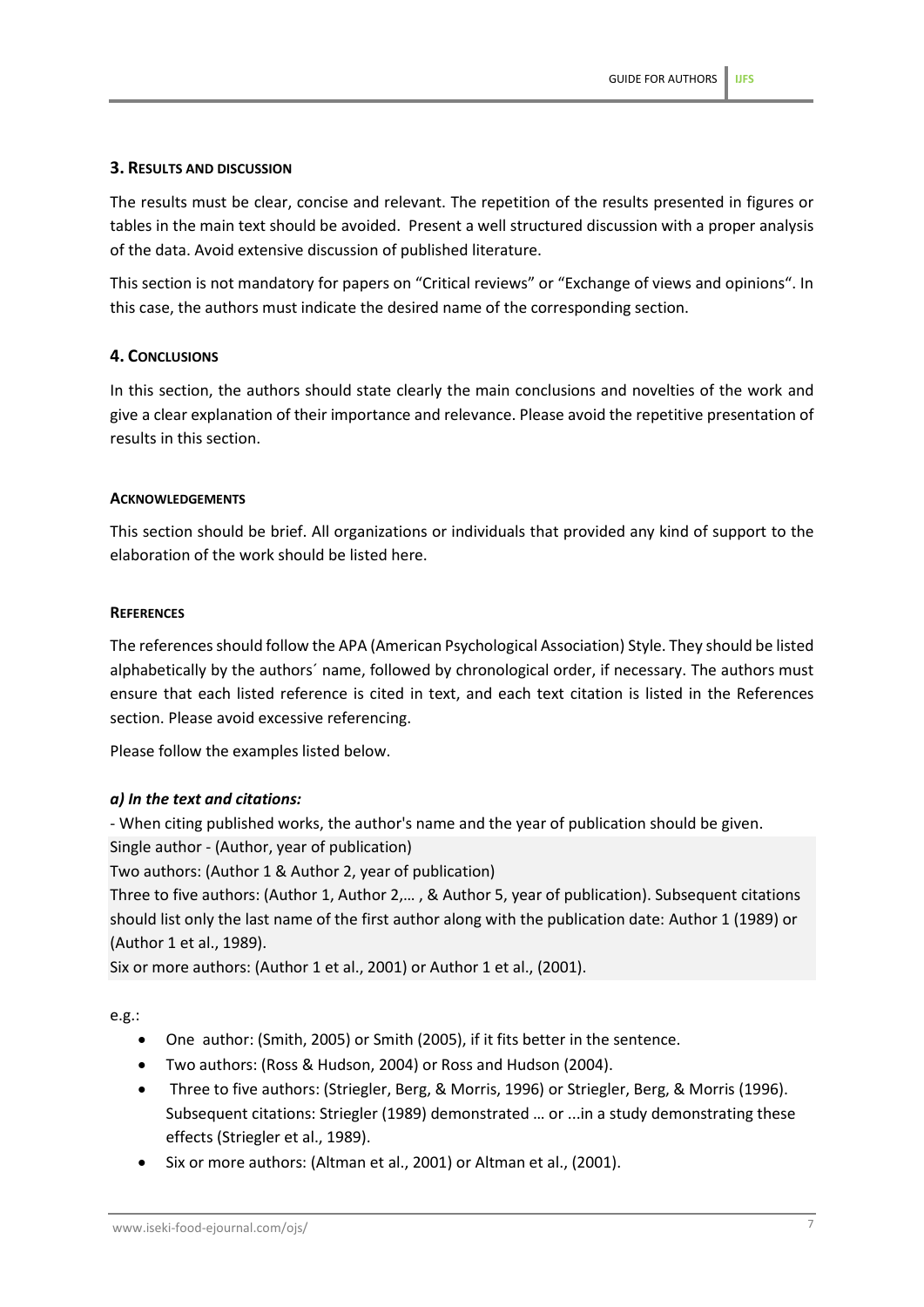- Use a, b, c, .... following by the year to distinguish papers written by the same author during one year:

e.g.:

- Jones (2004a).
- Jones (2004b).

# **b) In the list of bibliographic references:**

• *Journal*

Author. (Year). Title. *Journal, Volume*(Issue), Pages.

e.g.: Janssen, M., Geeraerd, A.H., Cappuyns, A., Garcia-Gonzalez, L., Schockaert, G., Van Houteghem, N., Vereecken, K.M., Debevere, J., Devlieghere, F. & Van Impe, J.F. (2007). Individual and combined effects of pH and lactic acid concentration on *Listeria innocua* inactivation: development of a predictive model and assessment of experimental variability. *Applied and Environmental Microbiology*, *73* (5), 1601–1611. doi:10.1128/AEM.02198-06

### • *Journal supplement*

Author. (Year). Title. *Journal, Volume*(Suppl.x), Pages.

e.g.: Galloway, J.N. (1998). The global nitrogen cycle: changes and consequences. *Environmental Pollution, 102* (Suppl. 1), 15-24. [doi:10.1016/S0269-7491\(98\)80010-9](http://dx.doi.org/10.1016/S0269-7491%2898%2980010-9)

### • *Electronic source journal*

Author. (Year). Title. *Periodical Title, Volume*(Issue), Pages. Retrieved from URL. doi:

e.g.:

*Article with doi:* Sanchez, D., & King-Toler, E. (2007). Addressing disparities consultation and outreach strategies for university settings. *Consulting Psychology Journal: Practice and Research, 59* (4), 286-295. doi:10.1037/1065 -9293.59.4.286

*Article without doi:* Colvin, G. (2008). Information worth billions. *Fortune, 158* (2), 73-79. Retrieved from http://search.ebscohost.com/.

### • *Articles in magazines and newspapers*

Author(s). (date of publication). Article title. Journal title, volume number, issue number (if applicable), Pages.

### *Magazine article, in print*

e.g.: Kluger, J. (2008, January 28). Why we love. Time, 171(4), 54-60.

### *Newspaper article, no author, in print*

e.g.: As prices surge, Thailand pitches OPEC-style rice cartel. (2008, May 5). The Wall Street Journal, p. A9.

### *Newspaper article, multiple authors, discontinuous pages, in print*

e.g.: Delaney, K. J., Karnitschnig, M., & Guth, R. A. (2008, May 5). Microsoft ends pursuit of Yahoo, reassesses its online options. The Wall Street Journal, pp. A1, A12.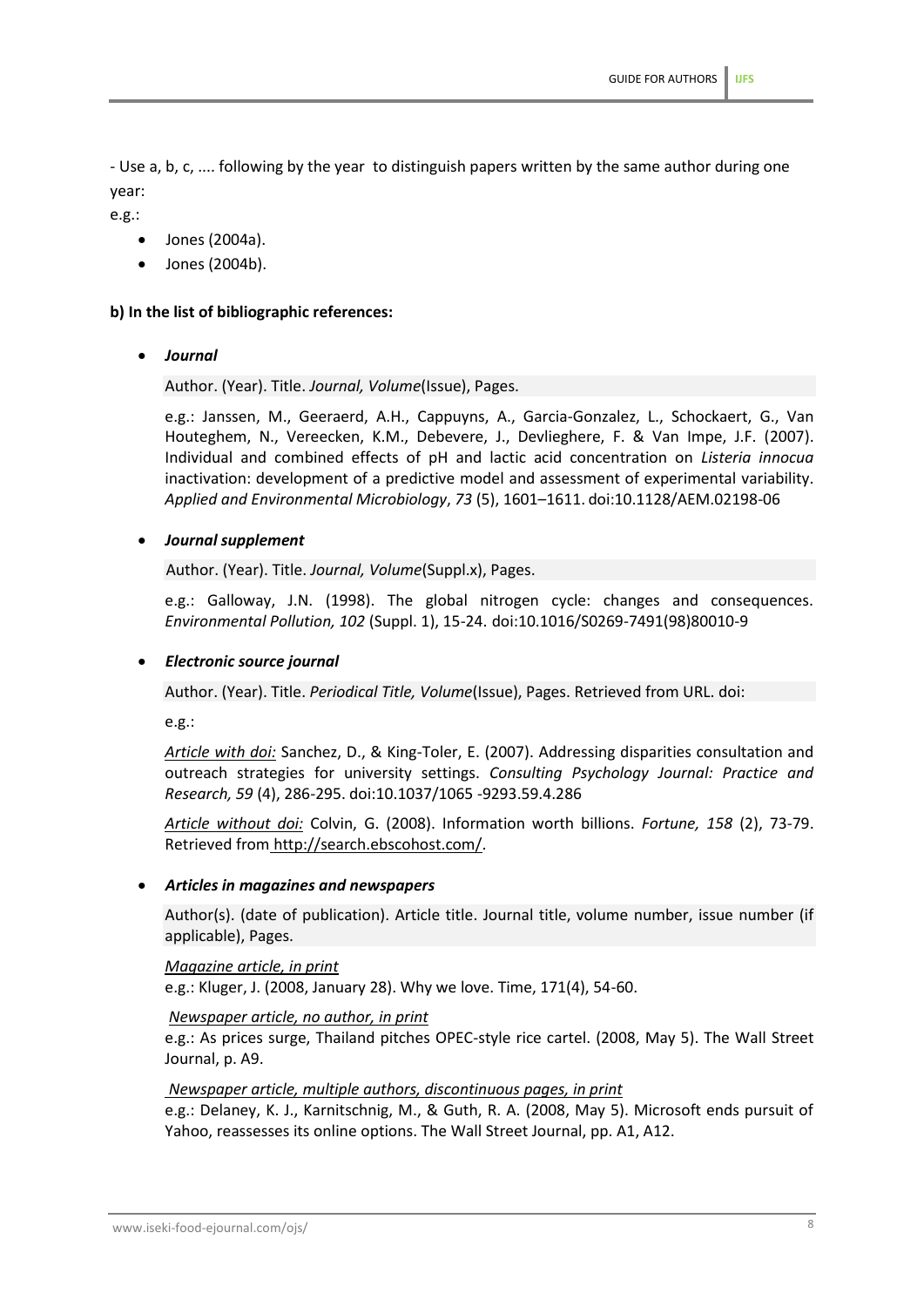# • *Conference papers and proceedings*

### *Conference paper as part of a book of proceedings*

Author. (Year). *Title*. In (Eds). *BookTitle.* Paper presented at Name of Conference, held at place, city, date (Pages). City: Publisher.

e.g.: Wilkinson, R. (1999). *Sociology as a marketing feast.* In M. Collis, L. Munro, & S. Russell (Eds.), Sociology for the New Millennium. Papers presented at The Australian Sociological Association, held at Monash University, Melbourne, 7-10 December (pp. 281-289). Churchill, Victoria: Celts.

### *Contribution to Conference or Symposium not formally published - electronic version*

Author. (Year, Month). *Title*. Paper presented at Name of Conference. Retrieved from URL.

e.g.: Bochner, S. (1996, November). *Mentoring in higher education: Issues to be addressed in developing a mentoring program.* Paper presented at the Australian Association for Research in Education Conference. Retrieved from http://www.aare.edu.au/96pap/bochs96018.txt.

#### *Conference Papers: Unpublished*

Author. (Year, Month). *Title.* Unpublished paper presented at Name of Conference, City.

e.g.: Portman, J. (2000, January). *Creating bike lanes in big cities.* Unpublished paper presented at The Energy Saving Initiative, Miami, Florida.

### • *Book chapter, or article within a book*

Author. (Year). Chapter Title. In (Eds). *BookTitle* (Pages). City: Publisher.

e.g.: Vagenas, G., Drouzas, A., Marinos-Kouris, D., & Saravacos, G. (1990). Predictive equations for thermophysical properties of plant foods. In W. E. L. Spiess & H. Schubert (Eds.). *Engineering and food* (pp. 399-407). London: Elsevier.

### • *Complete book*

Author. (Year). *Title*. City: Publisher.

e.g.: Box, G.E.P., Hunter,W.G., & Hunter, J.S. (1978). *Statistics for Experiments: An Introduction to Design, Data Analysis and Model Building.* New York : John Wiley & Sons.

#### • *Dissertations*

Author (date of publication). Title. Institution (if you accessed the manuscript copy from the university collections). If there is a UMI number or a database accession number, include it at the end of the citation.

e.g.: Young, R. F. (2007). Crossing boundaries in urban ecology: Pathways to sustainable cities (Doctoral dissertation). Available from ProQuest Dissertations & Theses database. (UMI No. 327681).

### • *Site*

Author. (Year, Last Update Date). Title. Series Title. Retrieved Date, from URL

e.g.: National Renewable Energy Laboratory. (2008). Biofuels. Retrieved May 6, 2008, from [http://www.nrel.gov/learning/re\\_biofuels.html](http://www.nrel.gov/learning/re_biofuels.html)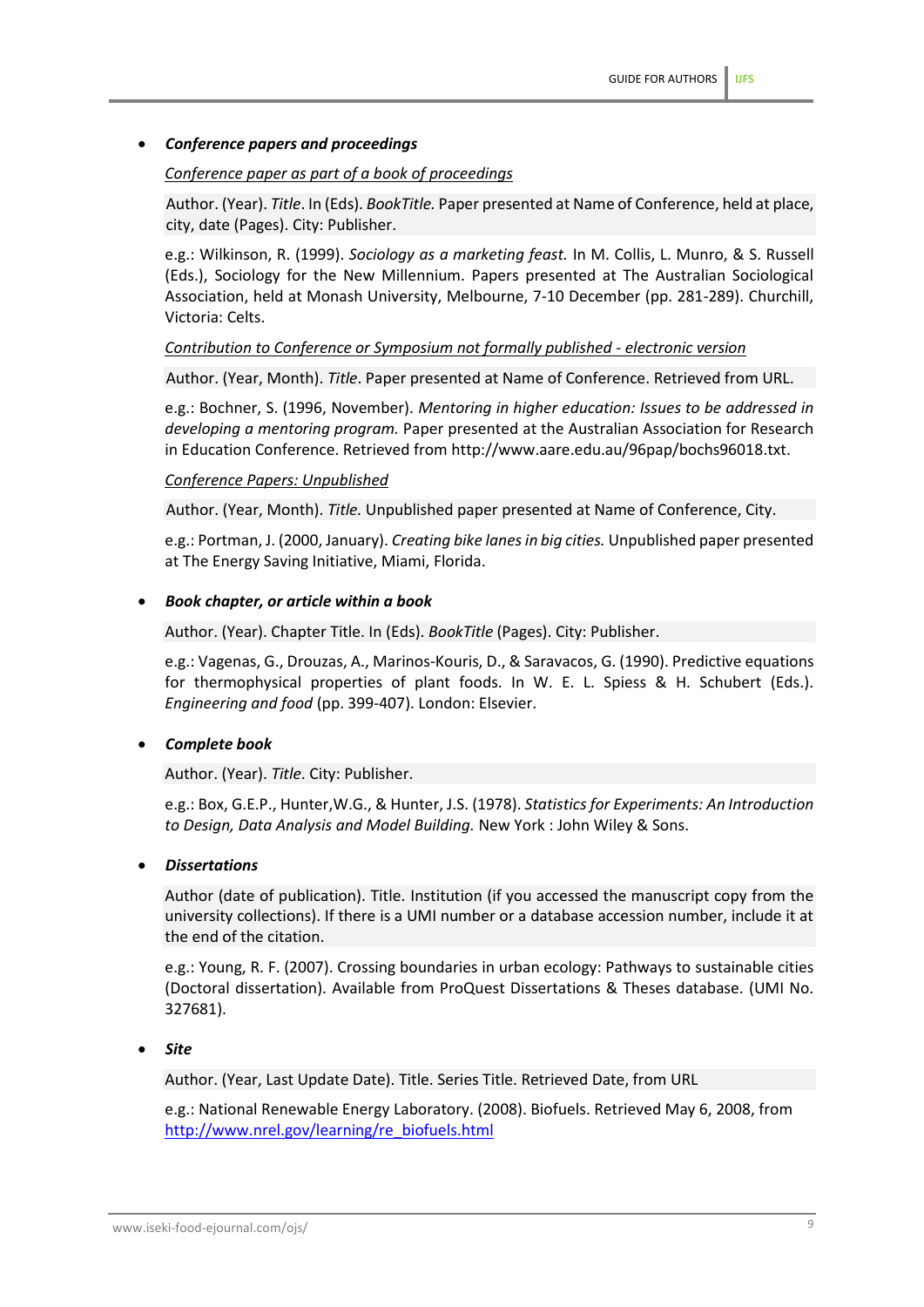### • *Audio-visual media*

Name and function of the primary contributors (e.g., producer, director). (date). Title, (medium). City of production: name of the distributor.

e.g.:

#### *Videocassette/DVD*

Achbar, M. (Director/Producer), Abbott, J. (Director), Bakan, J. (Writer), & Simpson, B. (Producer) (2004). The corporation [DVD]. Canada: Big Picture Media Corporation.

#### *Audio recording*

Nhat Hanh, T. (Speaker). (1998). Mindful living: a collection of teachings on love, mindfulness, and meditation [Cassette Recording]. Boulder, CO: Sounds True Audio.

#### *Motion picture*

Gilbert, B. (Producer), & Higgins, C. (Screenwriter/Director). (1980). Nine to five [Motion Picture]. United States: Twentieth Century Fox.

#### *Television broadcast*

Anderson, R., & Morgan, C. (Producers). (2008, June 20). 60 Minutes [Television broadcast]. Washington, DC: CBS News.

#### *Television show from a series*

Whedon, J. (Director/Writer). (1999, December 14). Hush [Television series episode]. In Whedon, J., Berman, G., Gallin, S., Kuzui, F., & Kuzui, K. (Executive Producers), Buffy the Vampire Slayer. Burbank, CA: Warner Bros..

#### **TABLES AND FIGURES**

Tables and Figures should be provided individually in the main text of the submitted manuscript, after the reference section.

All Figures and Tables must be numbered, with sufficiently detailed titles to permit clarity without reference to the text. These titles must be typewritten using Calibri (10 pt) font and they must bring some clear additional information to the text.

For each figure, the following information should be provided: Figure number (in sequence, using Arabic numerals - i.e. Fig. 1., 2., 3. etc); short title of figure or detailed legend (if necessary), placed at the end of the illustration. Permission to publish illustrations from other sources, if required, must be obtained by the author before submission and any acknowledgments should be included in the caption. Keep text in the illustrations to a minimum, using the legend to define all symbols and abbreviations used. Do not include titles or captions within your illustrations. Both black and white and colour are acceptable. However, the author should consider the possibility of printing in black and white. After acceptance for publication, the authors should send the Figures in a high quality format, preferentially, using .EPS, .PNG or .TIFF format, if required by the layout editor. Regarding figure dimensions, all illustrations should be designed such that all information is legible at the expected final dimension. It is the author's responsibility to ensure that figures are provided at a sufficiently high resolution to ensure high quality reproduction in the final article.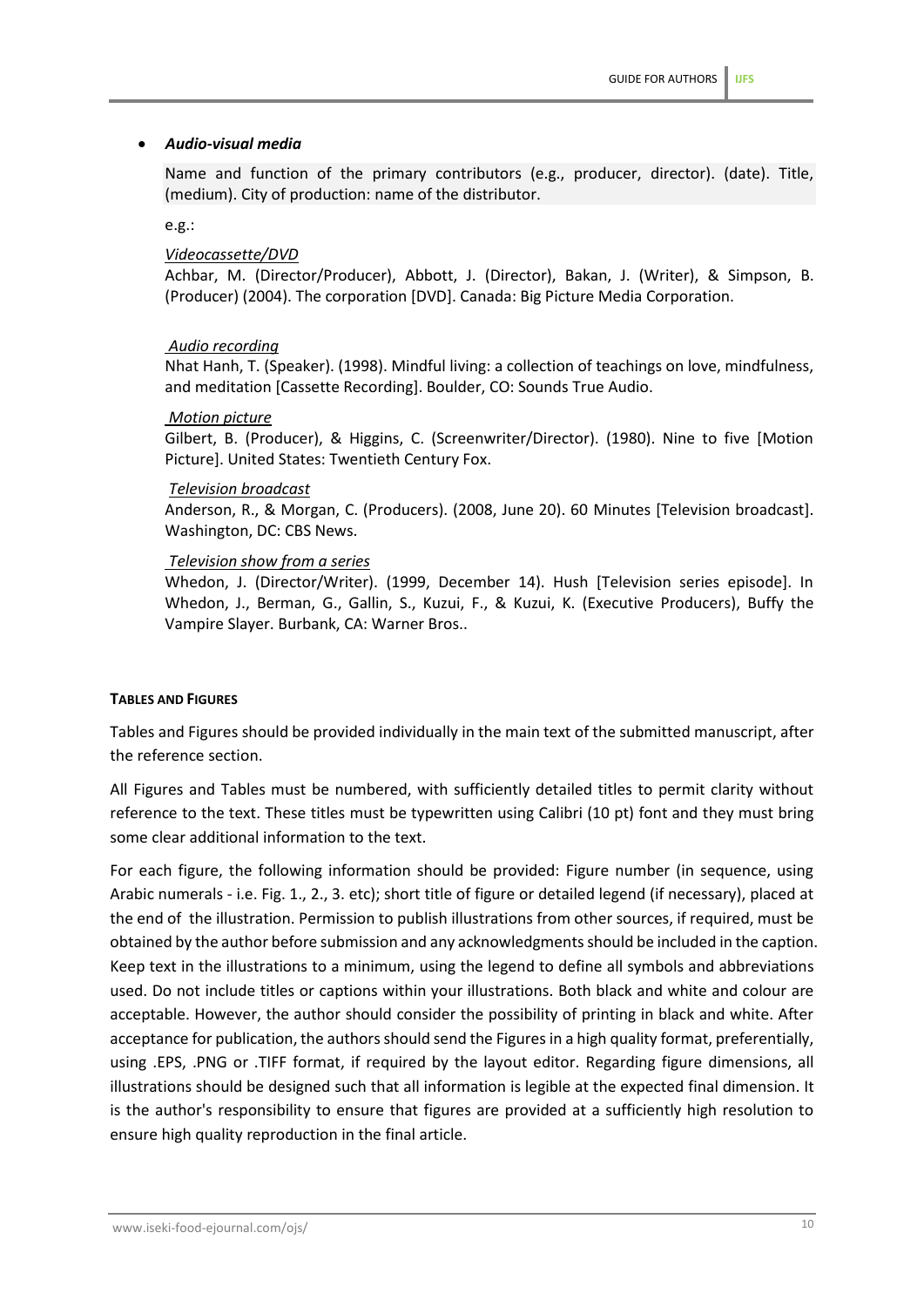For each table, the following information should be provided: table number (in sequence, using Arabic numerals - i.e. Table 1., 2., 3. etc); short title of table or detailed legend (if necessary), placed at the beginning of the table. In the preparation of tables, use one table grid for each individual table. Please avoid the use of vertical rules. Whenever necessary, place footnotes below the table body and indicate them with superscript lowercase letters.

# **AUTHORSHIP**

The **International Journal of Food Studies (IJFS)** expects the submission of manuscripts that follow the authorship issue.

According to the Editorial Board and the Scientific Committee, authorship provides credit for a researcher's contribution to a scientific publication, and it can be claimed by a list of authors that must adhere to the following criteria:

1. Every author is expected to have made a significant contribution to the design, **or** acquisition of data, **or** analysis and interpretation of data of the work;

2. Every author should have critically reviewed the drafts of the work and approved the final submitted version.

3. Every author should have participated sufficiently in writing the work to defend and take public responsibility for the paper's content.

Furthermore, authors should fully meet the conditions above, and all contributions from those who do not meet these points should be listed in the *Acknowledgment section*.

### **ETHICS AND CONSENT**

ETHICS IN ANIMAL AND CLINICAL INVESTIGATIONS - Investigations using experimental animals must state in the Methods section that the research adhered to the "[Guide for the Care and Use of](https://grants.nih.gov/grants/olaw/references/PHSPolicyLabAnimals.pdf)  [Laboratory Animals](https://grants.nih.gov/grants/olaw/references/PHSPolicyLabAnimals.pdf)" (NIH publication #85-23, revised in 1985). Investigation with human subjects must state in the Methods section that the research followed the tenets of the Declaration of Helsinki promulgated in 1964 and was approved by the institutional human experimentation committee or equivalent, and that informed consent was obtained.

# **OPEN ACCESS LICENSE AGREEMENT**

This journal provides immediate open access to its content on the principle that making research freely available to the public supports a greater global exchange of knowledge. To cover part of the costs of this service, authors are required to pay an article publication charge (APC) of 400 Euros. A special APC price of 350 euros is available to ISEKI\_Food Association members.